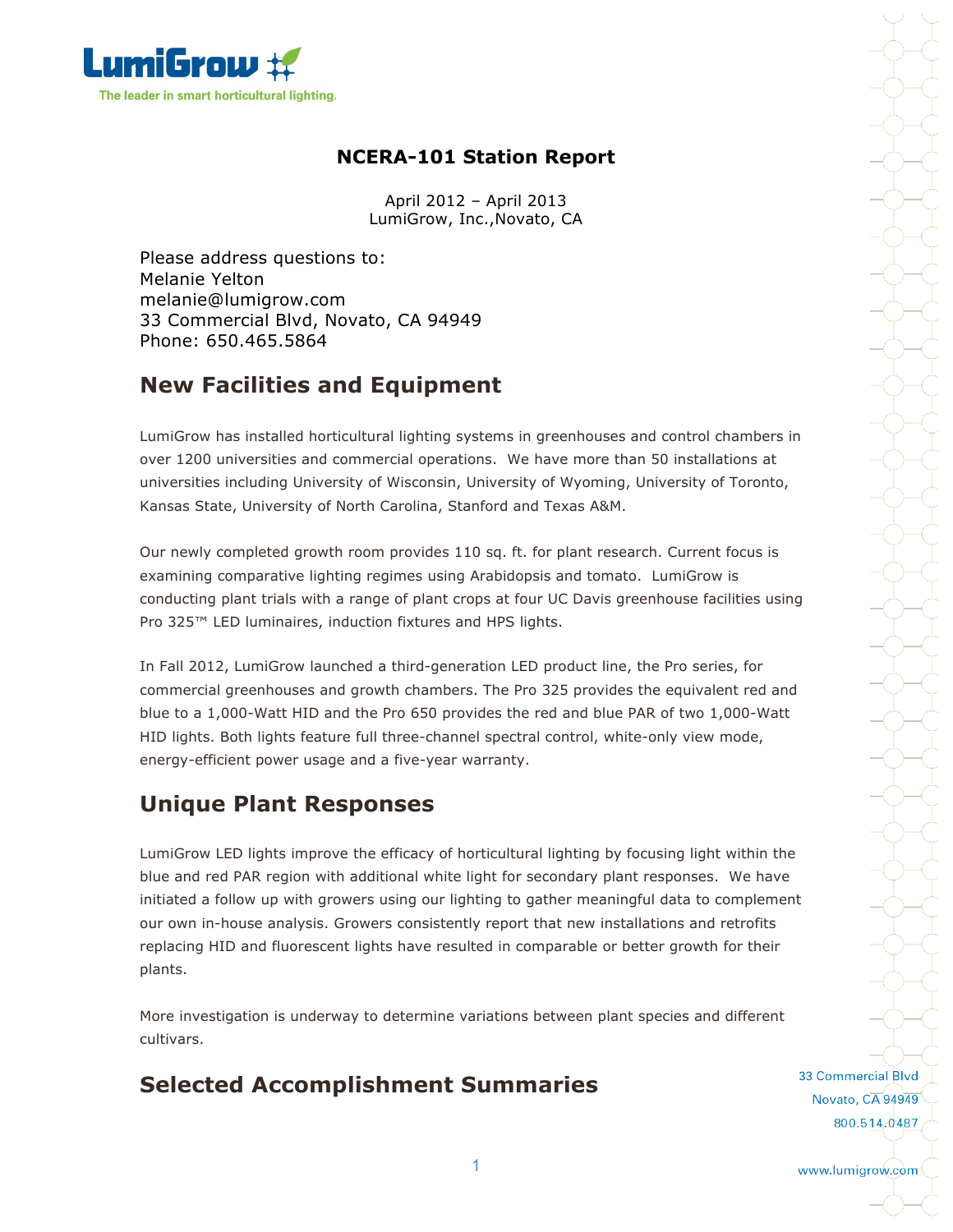

#### **Rainbow Greenhouses,** Chilliwack, British Columbia Canada



Rainbow Greenhouses is among the largest wholesale growers and distributors of potted plants in North America. Through the use of LumiGrow LED lighting, Rainbow Greenhouses is projected to reduce lighting-related energy consumption by 60% and achieve a return on investment within two years.

#### **TJ Technologies,** Watertown, South Dakota

TJ Technologies is an agricultural company that manufactures microbial and micronutrient products to create a foundation for optimal plant growth and yields. The R&D Team at TJ Technology retrofitted HPS lamps with 20 Pro 325 fixtures to mitigate the severe heat loads from HPS fixtures. Prior to implementing the LED solution, they were unable to reliably maintain a temperature below 85˚F. With the



LumiGrow LED lighting they can now maintain the desired temperature of 78<sup>°</sup>F and grow healthy crops, including alfalfa, canola, carrot, cotton, corn, and soybeans.

#### **Heil Fruit and Produce,** Norborne, Missouri



Heil Fruit and Produce is a hydroponic farm company that is now able to supply a steady year-round supply of consistently healthy lettuce using supplemental lighting between November and March. As a result, they increased farm revenue by 38%.

#### **Barnes Greenhouses,** Trenton, Missouri

Barnes Greenhouse added LumiGrow LED lighting to supplement their propagation house. Under the LED lights, the Barnes team is producing cuttings with strong stems, vibrant color, compact form and a reported 100% rooting success rate. In addition to improving crop vitality, Barnes Greenhouse is also achieving faster growth. Geranium cuttings are rooting in 10-11 days, a 28% productivity gain.



#### **USDA,** Albany, California

LumiGrow LumiBar™ LED shelf lamps replaced fluorescent lamps in a growth chamber used to grow Brachypodium. The USDA team observed that plants were much healthier and set seed production earlier under the LumiBar lamps.

In-depth LumiGrow LED application case studies are posted to: http://www.lumigrow.com/aboutus/case-studies/



33 Commercial Blvd Novato, CA 94949 800.514,0487